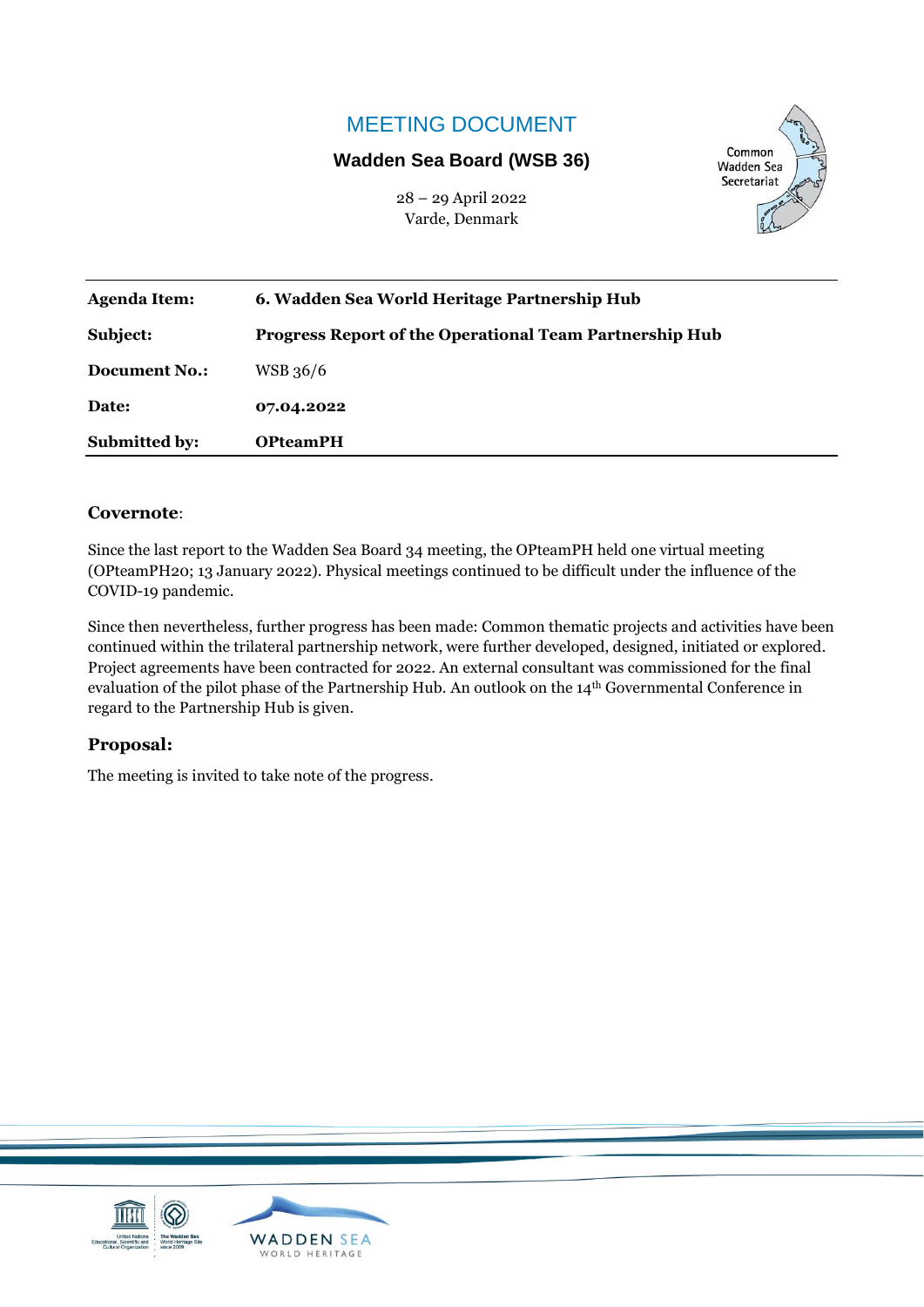# Progress Report Operational Team Partnership Hub

# **1. Implementation of the Start-Up-Phase of the Partnership Hub**

#### **1.1 Final evaluation of the pilot phase of the PH in 2022**

For the final evaluation of the pilot phase, like requested in Article 2 LD, by an external consultant, a restricted tender was carried out. The catalogue of services was agreed upon within the OPteamPH. A suitable and qualified offer was received from one out of five invited companies from three countries. The CWSS will conclude a contract with the Dutch company WING. The bidder shows a high level of methodological competence and understanding of the task, a good background knowledge of the regionspecific situation of the Partnership Hub development, the constellations of the strategic partner networks and relevant actors. The evaluation will be carried out with funds from PROWAD LINK. It will be elaborated in close cooperation with the OPteamPH. Results are expected in time for WSB 37 (26 August 2022) to inform decisions on the future shape of the PH and to be considered in the Wilhelmshaven Declaration of the 14th TGC (1 December 2022).

#### **1.2 Projects and common activities:**

As for 2021, some common projects and activities are well underway and their management is already and still secured by consolidated project partner consortia (PROWAD LINK, Wadden Sea Flyway Initiative with the IKI project application, Trilateral Research Programming Committee, International Wadden Sea School), thus not in need of extra organizational support by the hub. Other activities, which are in earlier or further advanced stages of development are highlighted here, in particular:

#### • **Shipping**

The project consortium composed by WST and the WSF submitted a project report on the first phase of the project "Sharing and developing knowledge to strengthen the contribution of shipping to a well-protected Wadden Sea World Heritage". The second phase of the project is foreseen to start by mid of April 2022.

In November 2021, the project funded by the DBU (Deutsche Bundesstiftung Umwelt) also started. Both projects will mutually reinforce each other and further strengthen the cooperation among involved project partners.

#### • **Dark Sky**

The PH administration Unit continued in the coordination of the Trilateral Dark Sky Initiative, jointly with Programma naar Rijke Waddenzee (PRW).

On December  $14<sup>th</sup>$  and  $15<sup>th</sup>$  a project identification workshop took place. During the meeting, participants could gather their first ideas on a potential externally funded transnational project on the topics of light pollution and the environment.

The PH Administration Unit and PRW supported the development of a project proposal aiming at creating a light pollution monitoring network for the Wadden Sea Region. The project consortium composed by the Universities of Groningen, Oldenburg and Aarhus submitted the project on March 7 th within the first call of the Interreg North Sea Region Programme 2021 – 2027. The project outline was presented during the Prowad Link Forum on March 22nd.

On March 29th, a scientific literature overview on the known and potential effects of Artificial Light at Night on the Outstanding Universal Value of the Wadden Sea World Heritage was published by PRW: [Literature on artificial light at night and the Wadden Sea World Heritage in review |](https://www.waddensea-worldheritage.org/news/literature-artificial-light-night-and-wadden-sea-world-heritage-review)  [Wadden Sea \(waddensea-worldheritage.org\)](https://www.waddensea-worldheritage.org/news/literature-artificial-light-night-and-wadden-sea-world-heritage-review)

The Trilateral Dark Sky Initiative held a meeting on February 24th and submitted an expression of interest for a side event at the 14th Trilateral Governmental Conference and the PH Admin Unit and PRW are coordinating the development of a Dark Sky Vision for the Wadden Sea World Heritage to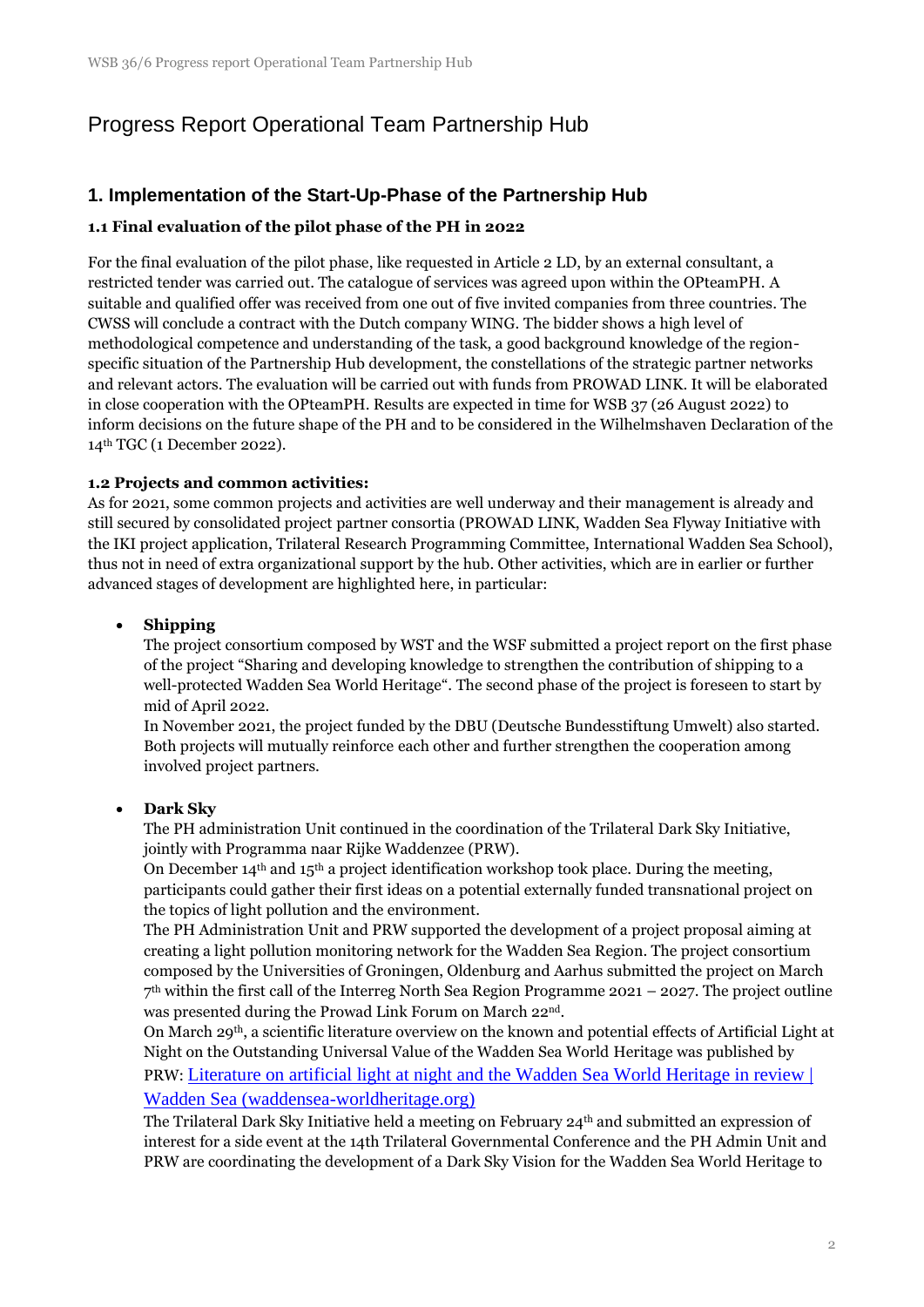be signed at the TGC.

#### • **Seals and tourism**

The first phase of a project investigating the behaviour of seals to tourism-driven influences and the importance of seals for tourism has been concluded. The main activity of the first phase was the development of a stakeholders overview, instrumental for the further development of the project in its second phase which is foreseen for 2022 and will include a trilateral stakeholders trilateral workshop to, among others, raise awareness on the topic, gather stakeholders for an extended project proposal.

As for the first phase, the Partnership Hub will offer networking opportunities and encourage the integration of SMEs and already existing projects and initiatives during the project development and implementation.

#### • **TriWadWalk (trilateral initiative for students and university staff)**

The Partnership Hub will support the TriWadWalk initiative which brings together a core group of academic staff and students from Germany, the Netherlands and Denmark with the aim to explore routes to a more integrative and problem-oriented science for the international Wadden Sea Region. The group will participate in cross-border study visits and workshops in June and September during which it will meet and discuss Wadden Sea relevant and specific topics with many stakeholders along the coast (e.g. Coastal defense; energy transition; sustainable tourism). It is also foreseen that online content will also be developed. Within this framework, partners from the University of Groningen are currently planning a Dark Sky-related session. Furthermore, the Partnership Hub will support the networking approach among universities and stakeholders.: [https://www.rug.nl/sustainable](https://www.rug.nl/sustainable-society/research/sustainable-landscapes/files/triwadwalk-2022-crossing-borders-blending-perspectives)[society/research/sustainable-landscapes/files/triwadwalk-2022-crossing-borders-blending](https://www.rug.nl/sustainable-society/research/sustainable-landscapes/files/triwadwalk-2022-crossing-borders-blending-perspectives)[perspectives](https://www.rug.nl/sustainable-society/research/sustainable-landscapes/files/triwadwalk-2022-crossing-borders-blending-perspectives)

The PH Admin Unit delivered support to the Community of Understanding on the topic of Sediment Solutions in the Wadden Sea.

### **2. PROWAD Link activities for the Partnership Hub**

The Interreg VB North Sea Programme-project PROWAD Link, now extended until the end of 2022, continues to help substantially with shaping of the future of the PH and to prepare and carry out common projects and activities.

Three activities within work package 4 aim at shaping the post-project organization of the PH and at fostering the financial situation for projects and activities:

- The analysis of future funding opportunities with special emphasis on EU funding programs by REM is now finalized and results in the "Wadden Sea Funding Guide", soon to be published online;
- Funding opportunities are currently developed through contributions to the establishment of a transnational foundation;
- External evaluation of the pilot phase of the Partnership Hub (see chapter 1.1).

Other new or extended activities within the adjacent work packages support brand activation and trainings, innovation challenge and thematic orientated project activities like on nature experience and health and also dark sky (see chapter 1.2).

### **3. Outlook on the 14th Trilateral Governmental Conference**

Many partners and their networks in the trilateral partnership have replied to the organisers' invitation and are, in line with the conference motto "**Together** for ONE Wadden Sea World Heritage", getting involved in the conference programme's side events with lectures, exhibitions, stands and other activities, showcasing a broad range of common projects and activities. They contribute to demonstrating how the Wadden Sea World Heritage can be made a common cause and thus fill the partnership approach with life. In the draft